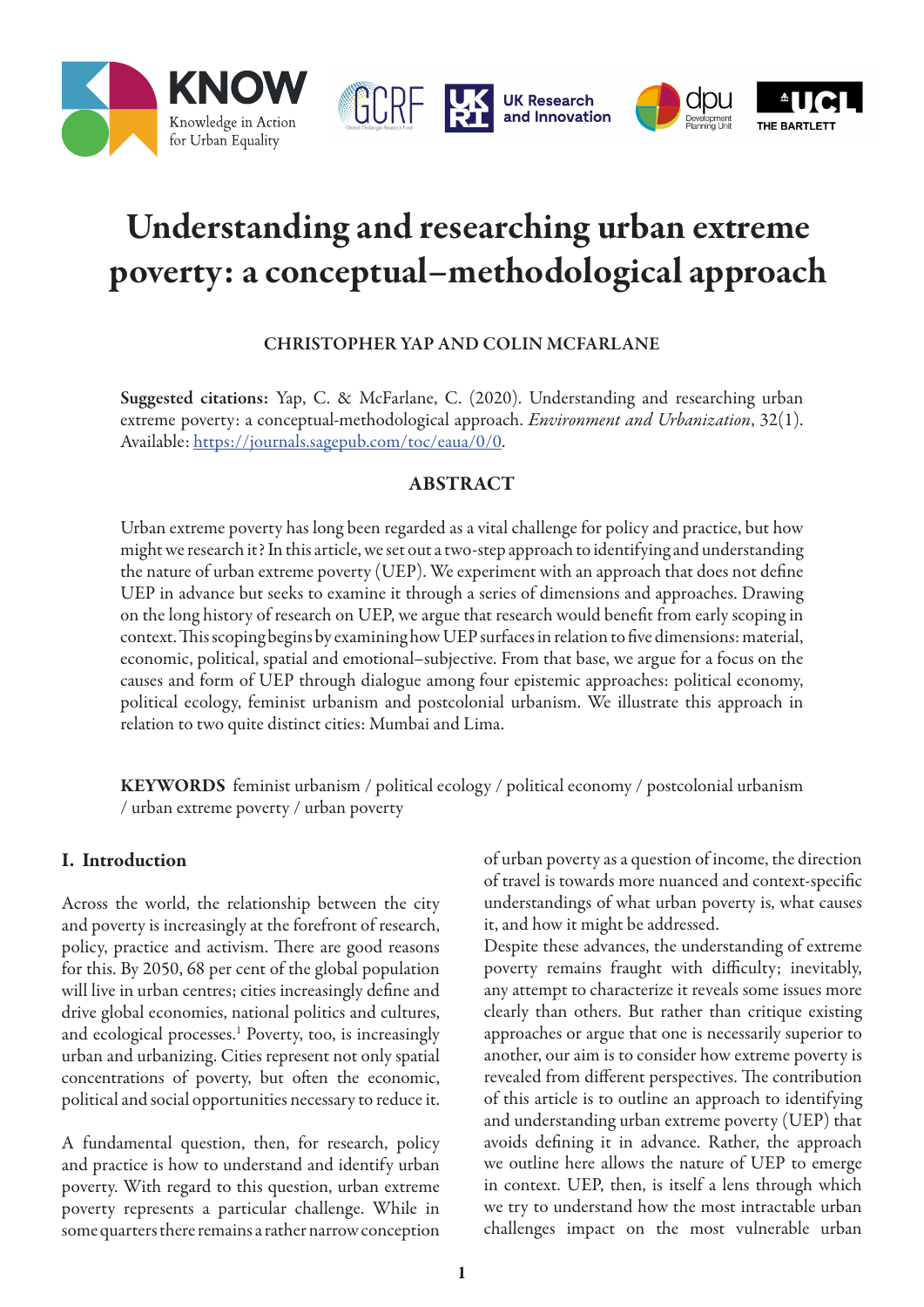<span id="page-1-0"></span>populations. By focusing on cities in the global South, where the vast majority of UEP is to be found, we ask: What is urban extreme poverty? How does it appear in cities? And how might we conceptualize and research it?

There is, as we will show, a long history of different approaches to understanding the poorest groups in cities, which are often seen by policymakers, locally and globally, as the "hardest to reach". There is a recognition too that tackling UEP sometimes requires different tools and approaches to other poverty reduction strategies. It would be quite incorrect to suggest, then, that UEP has not been the focus of research, policy and practice. Yet what has been less explored is the value and potential of pursuing multiple, different epistemological approaches to UEP and, in particular, to how those approaches might reveal what UEP is and what, then, needs to be prioritized to address it.

Our starting point is that UEP is contingent and manifests in different cities, and sometimes within the same city, in quite distinct ways. This means that we can use no one indicator or model to distinguish UEP from poverty in general. We argue that understanding UEP is primarily a question of attending to context, and in particular to the spatial and temporal dimensions of poverty in the city. To this end, this article develops and explores the potential of a two-step approach to understanding UEP in context. Rather than reduce UEP to pre-established parameters – for instance around income or food consumption – we argue for using multiple lenses on UEP and for working flexibly among them. It is in this sense that we refer to our approach as, at once, conceptual and methodological. The first step involves using a typology of five dimensions, based on existing literature, to begin to identify the configuration of UEP in a particular urban site. In some cases, what pushes people into UEP is the operation of all of these five dimensions at once. In other cases, it may be the severity of just one of the dimensions that tips people into UEP in the shorter or longer term.

The second step involves keeping these dimensions in mind but looking at UEP through distinct epistemological lenses. We identify four approaches

in particular as important urban traditions for understanding, identifying and researching UEP: *urban political economy, urban political ecology, feminist urbanism and postcolonial urbanism*. Each of these, we argue, draws attention to some aspects of UEP while marginalizing others. We explore the potential of allowing dialogue among the multiple dimensions, lenses and the local context to contribute to the understanding of how UEP manifests in cities.

In the following section we present an overview of how UEP has been characterized and researched across academic and policy discourses. In Section III we outline the first step of our two-step approach, the *dimensions* of UEP. In Section IV we outline how the four bodies of critical urban theory might help us to research and understand UEP. And in Section V we put our two-step approach to work, by drawing on previous research conducted in the cities of Lima, Peru and Mumbai, India. In the final section we reflect on the potential of our approach for researching UEP and we return to the issue of context.

# II. Discourses Of Urban Extreme Poverty

There exists a long history of debate and international target setting around urban poverty and urban extreme poverty.2 Many of these debates have focused on the relationships between simple, measurable definitions and targets – particularly around income – and more nuanced accounts of how poverty is actually experienced in cities. Sustainable Development Goal 1 aims to eradicate extreme poverty – defined as living on less than US\$ 1.90 per day – everywhere, by 2030. There has been progress, particularly in relation to rural poverty, but evidence suggests that poverty is increasingly urban and, with most global population growth projected to take place in cities and towns in Africa and Asia, we are likely to see the urbanization of poverty continue.3

Global poverty reduction statistics do not account for disparities in the cost of living between urban and rural areas. Mitlin and Satterthwaite have argued convincingly that urban poverty is frequently misunderstood or mischaracterized. As they have written, income-based poverty lines are spurious

Amin (2013); DESA (2018).

<sup>2</sup> Amis (1995); Douglass (1992); Gutberlet (2008); Hajnal (1995); Lemanski and Marx (2015); Mitlin and Satterthwaite (2013); Parnell (2015).

<sup>3</sup> Murali et al. (2018).

[<sup>4</sup>](#page-2-0) Mitlin and Satterthwaite (2013).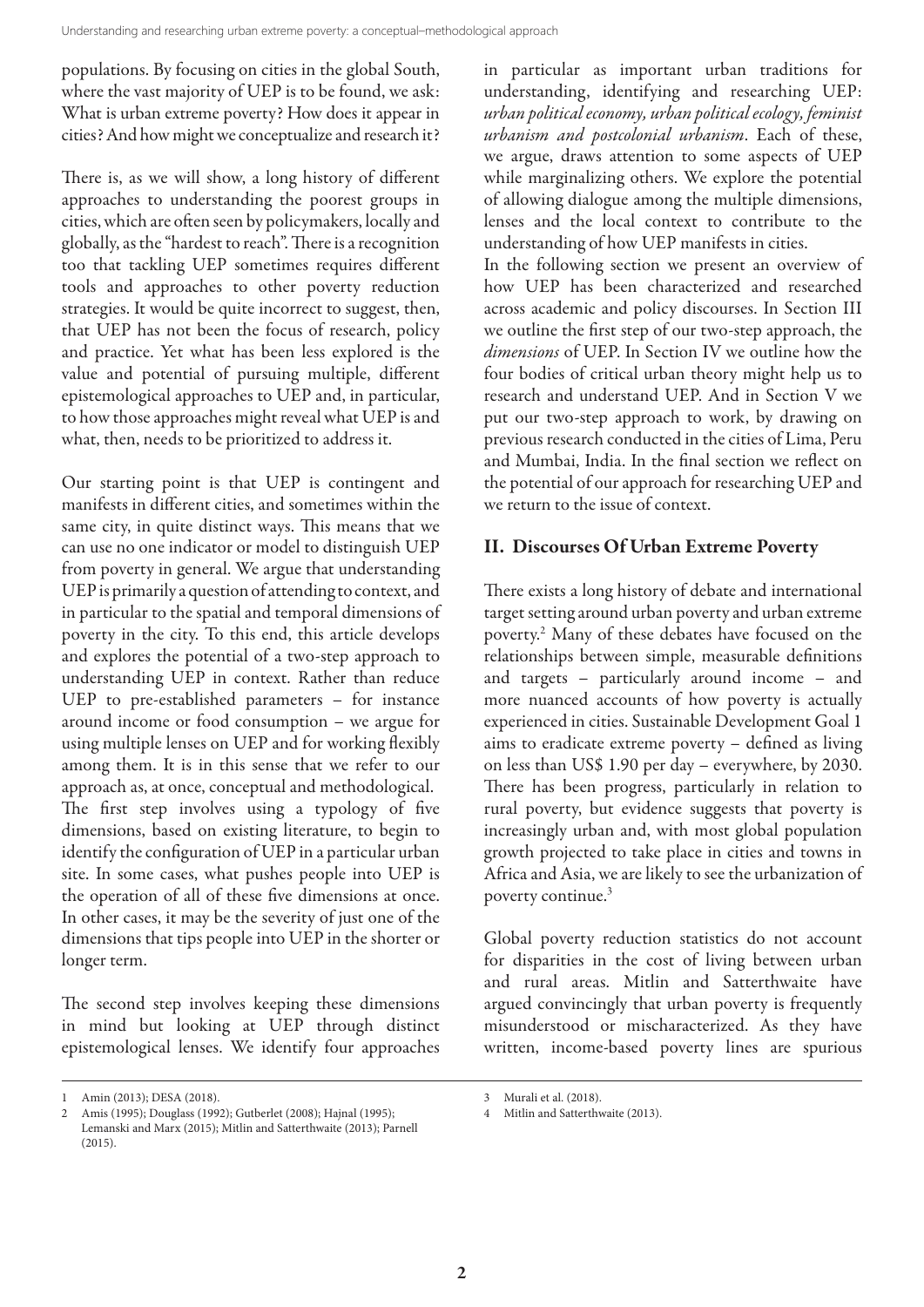<span id="page-2-0"></span>indicators of poverty that do not reflect its multiple dimensions in the city.<sup>4</sup> At worst, poverty lines can hide as much as they reveal. As Levy and colleagues argue: "*Set a poverty line low enough and much of the poverty will disappear. In applying the US\$1.25 poverty line, there appears to be virtually no urban poverty in China, the Middle East, North Africa, and Central Asia, and very little in Latin America.*"5 Yet this measure continues to be used to communicate the scale of poverty around the world.

One response to the limitations of income-based poverty lines has been the development of increasingly nuanced, multidimensional poverty indexes. For example, the Alkire-Foster Method provides a valuable means of understanding poverty by examining multiple types of deprivation and aggregating the resulting data, which can be broken down by categories such as ethnicity, gender or geographical area.<sup>6</sup> We might also think of other approaches that focus on household nutritional intake, calculated in terms of either the minimum food and energy requirements, such as the Foster-Greer-Thorbecke Method<sup>7</sup> or the minimum income required to meet these costs, which shifts with context.8 Of course, these approaches also have their critics – for instance, those who point out that income does not necessarily correlate with a household's capacity to obtain sufficient food and energy to meet its nutritional needs.<sup>9</sup> However, these approaches speak to a wider effort to better understand and respond to poverty.10 The shift towards more plural and relational accounts of poverty is vital for a better appreciation of what poverty is and how it might be reduced.<sup>11</sup>

In the mid-1990s, a number of scholars began to focus specifically on the "urbanization of poverty" and the distinctly urban character of poverty in cities.12 In this context, Wratten's pivotal article in this journal became one of the first to present a distinct conceptualization of urban poverty, arguing that four characteristics distinguish it from other forms of poverty: urban environmental and health risks; vulnerability arising from commercial exchange; social diversity, fragmentation and crime; and vulnerability arising from the intervention of the state and police.<sup>13</sup> Satterthwaite, amongst others, built

- 8 Ravallion and Bidani (1994).
- 9 Lipton (1988).
- 10 Cruz et al. (2015); Van Doorslaer et al. (2006); Harriss-White (2005); Mitlin and Satterthwaite (2014).
- 11 Lawson and Elwood (2014).
- 12 Haddad et al. (1999); Piel (1997).
- 13 Wratten (1995).

upon Wratten's conceptualization, setting out eight dimensions of urban poverty: inadequate income; inadequate, unstable or risky asset base; inadequate shelter; inadequate provision of public infrastructure; inadequate provision for basic services; limited or no safety net; inadequate protection of poor groups' rights through the operation of law; and poorer groups' voicelessness and powerlessness.14

The concept of extreme poverty has also journeyed through these discourses in different ways. Look across the now vast academic and policy literature and a diversity of relevant terms quickly surfaces, including: *severe, absolute, concentrated and chronic poverty, ultrapoor, poorest of the poor, indigence* and *destitution*. There exists, for example, a considerable literature on the idea of chronic poverty, defined as a persistent state of extreme poverty, which in turn is defined in terms of capability deprivation, low levels of material assets, and sociopolitical marginality, for five years or more.<sup>15</sup> Some scholars have emphasized the role of cumulative processes in compounding extreme poverty,<sup>16</sup> including the cumulative nature of asset depletion.<sup>17</sup> Others have recognized the contribution of cyclical urban risk traps.18 Godinot argues that due to these cumulative effects and the often enduring nature of the condition, extreme poverty should be considered as a distinct phenomenon from other forms of poverty.<sup>19</sup>

Approaches emphasizing *destitution* position extreme poverty as the total, or near-total, absence of resources.20 Other scholars argue that one can be extremely poor but not destitute in this sense.<sup>21</sup> While all this work has generated insight, it can mask from view how people move into and out of extreme poverty periodically, or find themselves in extreme poverty due to sudden or temporary changes caused by policy or economic shifts, by war or violence, or by events such as floods, landslides or earthquakes.<sup>22</sup> As is the case with much of the literature on chronic poverty and multidimensional poverty indexes, there is little exploration of how destitution manifests in urban contexts, meaning that UEP remains curiously under-conceptualized. What is needed, we argue, is an approach that:

engages critically with the urban, the extreme

- 15 Carter and Barrett (2006); CPRC (2008); Hulme and Shepherd (2003); Shepherd (2011); Yaqub (2002).
- 16 Hulme and Shepherd (2003).
- 17 Hulme et al. (2005).

- 19 Godinot (2010).
- 20 Harriss-White (2005).
- 21 Spicker et al. (1999), page 38.
- 22 CPRC (2008), page 10.

3

<sup>5</sup> Levy et al. (2015), page 22.

<sup>6</sup> Vollmer and Alkire (2018).

Foster et al. (1984); UNDP (1997).

<sup>14</sup> Satterthwaite (2001).

<sup>18</sup> Allen et al. (2017).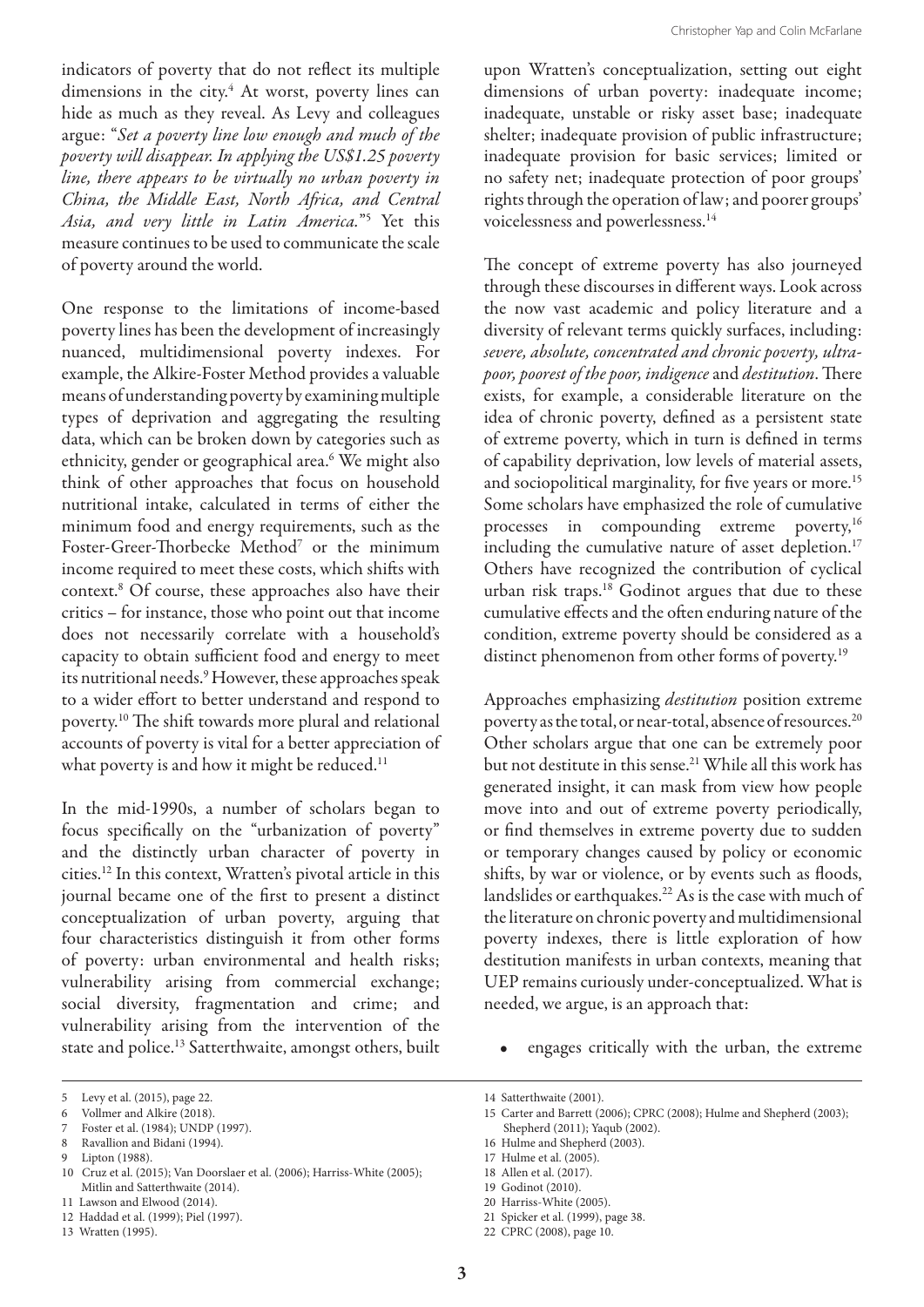and the poverty in UEP;

- is flexible enough to allow us to see the distinct ways UEP emerges within and between cities;
- builds on efforts to see UEP as multidimensional; and
- examines how different approaches reveal UEP in context.

# III. Dimensions Of Urban Extreme Poverty

To investigate how UEP emerges in context, we propose a focus first on *dimensions* of UEP, and second – in the next section – on epistemic approaches. This section outlines a typology of dimensions that can serve to initially anchor and guide research into UEP: the *material, economic, political, spatial and emotional– subjective*. These dimensions do not constitute an UEP index or an analytical framework for researching UEP. Rather, they are a starting point and a guide for thinking about UEP based on what has already been identified in literature. Our intention is to emphasize the breadth and interconnectedness of dimensions of UEP. Important themes, such as health, education and labour, exist within and between the dimensions.

There is no one model that enables us to distinguish urban poverty from UEP. It is possible that UEP manifests across each of these dimensions, while urban poverty manifests in some dimensions and not others, but this is not always the case. Our larger point is that UEP is contingent, and its causes and forms will vary within and between cities. Thus, the effort to identify it by moving between dimensions and lenses, and in dialogue with residents themselves, is a useful research approach.

The spatial dimension of UEP refers to the fact that some groups may be spatially marginalized within a city. One of the most recognizable urban forms in cities of the global South is the informal neighbourhood. Different dimensions of UEP are often present and combined in informal neighbourhoods, but particular dimensions are likely to be more pronounced in some contexts. For example, while inadequate water and sanitation might be a vital part of what pushes some people living in a particular neighbourhood into UEP, in others it may be that water and sanitation are relatively well provided for but that livelihood opportunities are inadequate, or that environmental risks (e.g. fire, flooding) are more frequent and push people further into poverty. The spatial dimension can also refer to the stigmatization of certain areas of a city, and there exists a significant link between UEP and the potential for forced evictions or displacement.<sup>23</sup> It is important not to equate the spatial with "slums" alone.<sup>24</sup> Some of the poorest urban residents live on pavements, under bridges or in tunnels, or move from place to place. Others are "hidden" in dilapidated formal housing complexes, from overcrowded and tiny apartments in parts of even wealthy cities such as Hong Kong to poorly maintained *chawl* apartments in Mumbai.

The material dimension of urban extreme poverty can often be the most immediately identifiable. UEP may relate to a lack of access to or availability of adequate shelter, or the incapacity to meet other material needs including food, clean and safe water, and sanitation. Those in UEP may be excluded from basic services and infrastructure,<sup>25</sup> and may live with health and environmental vulnerabilities that push residents into UEP.26 Household food insecurity can be crucial here.27 While the material dimension of UEP overlaps significantly with the economic dimension, it cannot necessarily be addressed by income alone. For example, higher income might make little difference to sanitation provision.<sup>28</sup>

The economic dimension of UEP is often reduced to household income in many measures of poverty and extreme poverty. This can provide a useful snapshot of a household's capacity to respond to or anticipate UEP, but we also need to attend to how the household economy features in relation to costs of services, infrastructure and goods.<sup>29</sup> Wratten characterized this in terms of "vulnerability arising from commercial exchange", which links pricing imbalances to UEP,<sup>30</sup> while Satterthwaite has pointed out the impact of an insecure asset base in reducing the capacity to weather economic shocks, such as the inability to work due to illness.31 Others emphasize the significance of labour markets, emphasizing not only inclusion but those "unfairly included" and exploited.<sup>32</sup>

<sup>23</sup> Perlman (2010); McFarlane and Silver (2017).

<sup>24</sup> Marx and Kelling (2019).

<sup>25</sup> Satterthwaite (2001).

<sup>26</sup> Wratten (1995); Montgomery and Hewett (2005).

<sup>27</sup> Haddad et al. (1999); Maxwell (1999).

<sup>28</sup> Mitlin and Satterthwaite (2013).

<sup>29</sup> Mitlin and Satterthwaite (2013).

<sup>30</sup> Wratten (1995).

<sup>31</sup> Satterthwaite (2001).

<sup>32</sup> Grant (2008).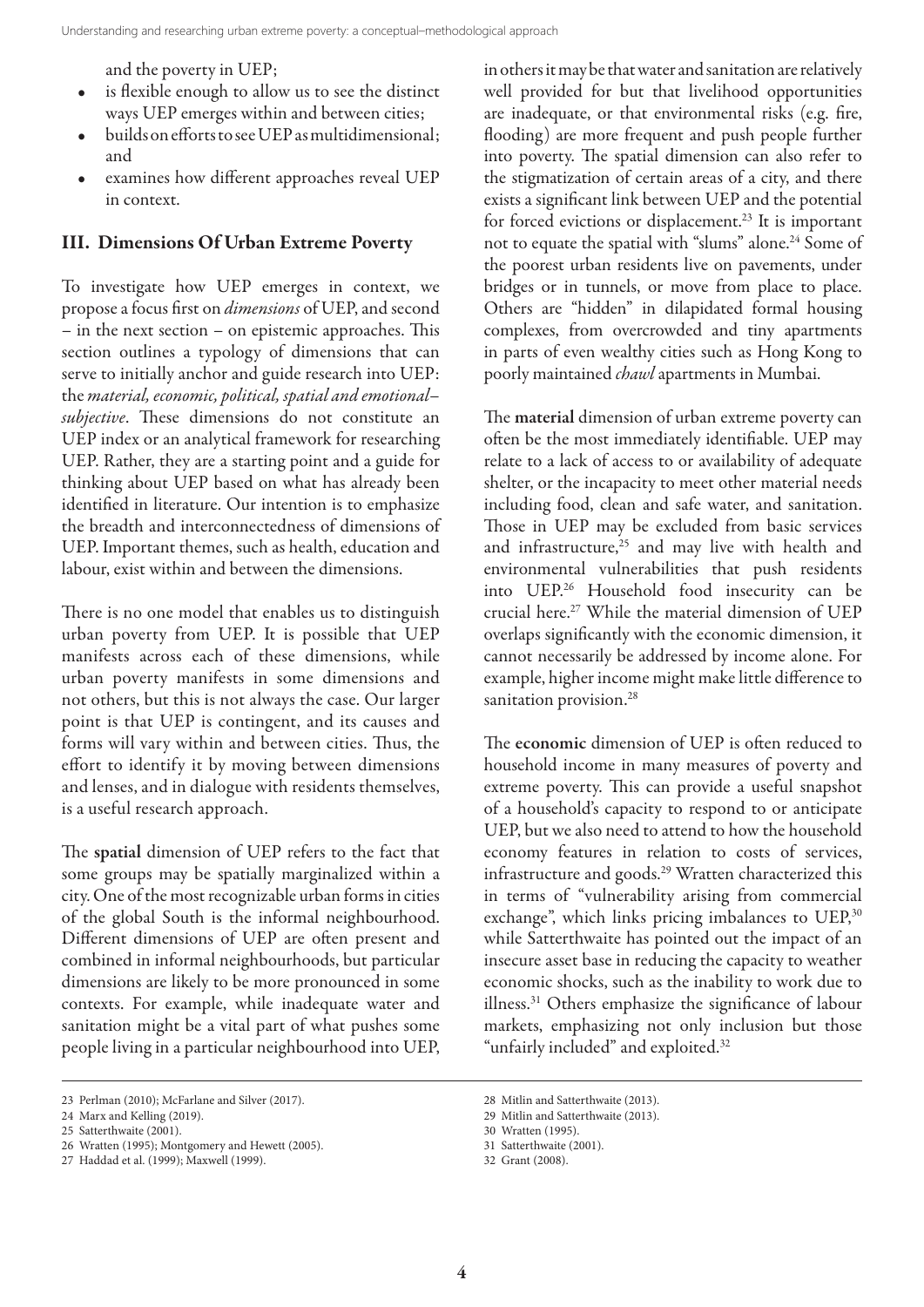With the political dimension of UEP, we are grouping together a variety of factors that relate to barriers to human flourishing: education, livelihoods, community and identity. The political here captures the realm of policy, planning and state machinations as well as cultures of support and dominant orientations to difference, forms of urban sociality, and practices of formal and informal education. UEP may correlate closely with "political voicelessness" and exclusion from public life, which may be exacerbated by identity-based inequalities relating, for example, to gender, ethnicity, class, sexuality, religion or caste. Most often, it is the intersection of these identities that works to push people into UEP.33 In some contexts UEP may overlap significantly with impaired access to legal remedy or recourse, as well as to disproportionate or prejudicial experiences of policing and criminalization.<sup>34</sup> But the political also captures the ways that the intersectional identities of urban inhabitants contribute to their vulnerability to certain forms of urban risk and social marginalization, as well as diverse forms of oppression that are rooted in historical, cultural and social processes.

Our final dimension is the emotional–subjective. This relates to the political dimension but focuses more squarely on the experience of UEP as an emotional and affective challenge. This includes, for instance, what McFarlane and colleagues describe as "*variegated experiences of shame, exploitation, alienation,*  and struggle",<sup>35</sup> which are feelings of profound disempowerment and deep isolation. The emotional worlds of UEP can significantly impact on urban inhabitants' capacity to cope. People living in UEP can be those most at risk of "mental fatigue" from living in crowded and chaotic urban contexts, where daily life requires continuous problem solving.<sup>36</sup> This fatigue can impair the capacity for collective problem solving. All of these dimensions, of course, interrelate. UEP research can benefit, we suggest, by working with each of these five dimensions early on as part of the effort to understand how UEP emerges in the city. Inevitably, they shape one another. For example, the material will impact the emotional, and the spatial is often closely connected to the political. Inevitably, also, these dimensions will be informed in practice through existing research and data, and through conversation with local partners.

If UEP is understood as a condition that can manifest at different times in different places through a combination of the dimensions outlined here, then it is important to understand UEP as a dynamic and shifting set of processes embedded within other, interrelated, processes. From this perspective, "the urban" is understood not as a spatial or material construct, but an assemblage of social, political, economic and ecological processes. In the following section we demonstrate how critical urban lenses can reveal or hide important issues for conceptualizing, contextualizing and responding to the challenge of UEP.

### IV. Approaching Urban Extreme Poverty: Epistemic Lenses

The second step in identifying and understanding UEP in context is to approach it through different epistemic lenses. We present four examples of critical urban lenses, each of which differently reveal the dimensions described above: urban political economy, urban political ecology, feminist urbanism and postcolonial urbanism. Our choice of these four is based on the broad epistemological approaches that tend to emerge in research on poverty in the city. They operate at a level of generality above the specific poverty discourses outlined above. We do not position any one of these lenses as most important, nor do we claim that they will always be equally relevant in different cities. Our concern is less with being exhaustive – we do not, for instance, say much here about poststructuralist approaches – than with exploring how different lenses can both reveal and obscure the nature of UEP. The discussion then is offered as a critical, heuristic thought experiment that we hope contributes towards an approach to UEP that is grounded, nuanced and reflexive, and that can operate in a spirit of pluralist dialogue with other approaches to UEP.

#### a. Urban political economy

An urban political economy approach to UEP emphasizes the relationships between economic

<sup>34</sup> Wratten (1995).

<sup>35</sup> McFarlane et al. (2014), page 1009.

<sup>36</sup> Bartlett (2018), page 63.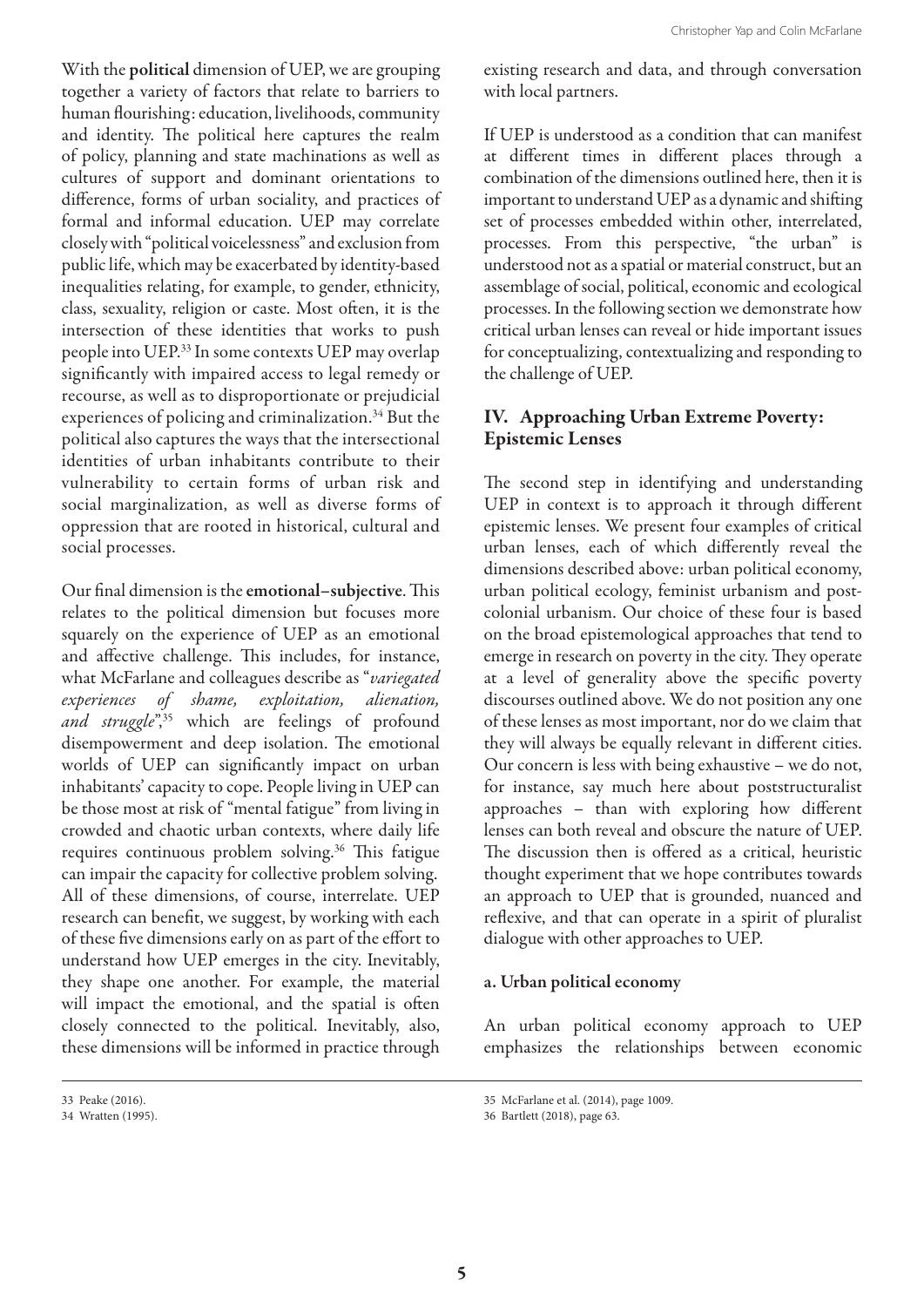processes – production, exchange and capital flows – and the political and social forces shaping poverty. Here, urbanization plays vital roles in driving the global economy, absorbing surplus wealth, and unequally distributing resources and provisions across the city. Harvey, for example, has brilliantly elucidated the spatial and social destruction caused by capitalist urbanization,<sup>37</sup> while Lefebvre's examination of the production of urban space has exposed the close interplays of ideology, labour processes, sociospatial polarization, the built form and everyday life.38 Key here, in relation to the global South, is the informalization of housing and labour. This has led to precarious conditions, often without safety nets, in which UEP is often expressed through heavily casualized, dangerous, low-paid work; rudimentary housing materials; and deeply limited access to infrastructure and services.

While a locally grounded urban political economy approach might enable us to better understand how modes of capitalist urbanization cause UEP, a macroeconomic perspective could also hide important aspects of UPE as a lived experience. The challenge here is to connect large-scale accounts of urbanization with the politics of difference critical for understanding UEP as a lived phenomenon across gender, race and ethnicity — to focus, in short, on the lived nature of poverty in the city.39 For example, in his work on food security in Kampala and Accra, Maxwell employs a political economy perspective to examine how the urban poor self-organize to protect their access to food at the household and community levels, challenging the individual-oriented approaches to poverty reduction established by the state.<sup>40</sup>

These accounts demonstrate how applying an urban political economy lens at the household and community levels can enable an understanding of the daily challenges that push people into UEP, or the hidden safety nets that protect them. These approaches help us to think about UEP as defined by a lack of material assets, social capital or political agency, but also to attend to the ways residents in UEP are social, economic and political actors in the city.

# b. Urban political ecology

The field of urban political ecology is primarily concerned with the urbanization of capital and nature, and how the entanglements between the two transform relations among bodies, materials, ecologies, economics and politics. Urbanization is only possible because of the multiple geographies and temporalities that enter into the metabolization of water, waste, energy, bodies and other resources, and urbanization processes in turn become central to the metabolization of a host of other materials, from fast food and traffic to construction materials and air pollutants.<sup>41</sup> As research in this tradition has demonstrated,<sup>42</sup> "*a focus on metabolic inequalities is a powerful way to reveal the dominant relations of power and capital that shape the production of environments*".43

Poverty too is metabolized; capitalism registers itself not just in the distribution of capital, opportunity and provision, but in the biophysical. In practice, the implications for critical research on UEP are stark. This calls for a focus not just on UEP in place, but as a relational product that connects the urban and the rural, including the agricultural, as well as the climatic, the infrastructural, and political-economic relations globally. Yet urban political ecology research has often remained focused on the global North and has been relatively slow to respond to the particularities of contexts in the global South.<sup>44</sup>

This approach identifies, then, how people experience extreme poverty as a kind of metabolization: the profound lack of water or food, the struggle with absent or very unreliable sanitation, or being forced to work in dangerous circumstances with urban wastes or other contaminants. Here, urban political ecology helps us to see how UEP emerges through inadequate, failing, stuttering or nonexistent "urban life support" systems, including water infrastructure, food rationing, waste removal, or electricity and healthcare provision. The approach drives our focus onto malnutrition, dehydration, illness, disease and health, but does so in ways that relationally connect with a wider global set of economic, political and ecological processes.

40 Maxwell (1999), page 1947.

<sup>37</sup> Harvey (2006); Harvey (2012).

<sup>38</sup> Lefebvre (1991); Lefebvre (1996).

<sup>39</sup> Desai (2010).

<sup>41</sup> Swyngedouw (2006), page 106.

<sup>42</sup> Smith (1984); Keil (2013); Swyngedouw (2004); Ranganathan (2015); Silver (2015).

<sup>43</sup> McFarlane (2013), page 500; Heynen et al. (2006); Truelove (2011); Loftus (2012); Njeru (2006).

<sup>44</sup> Lawhon et al. (2014); Schindler (2017).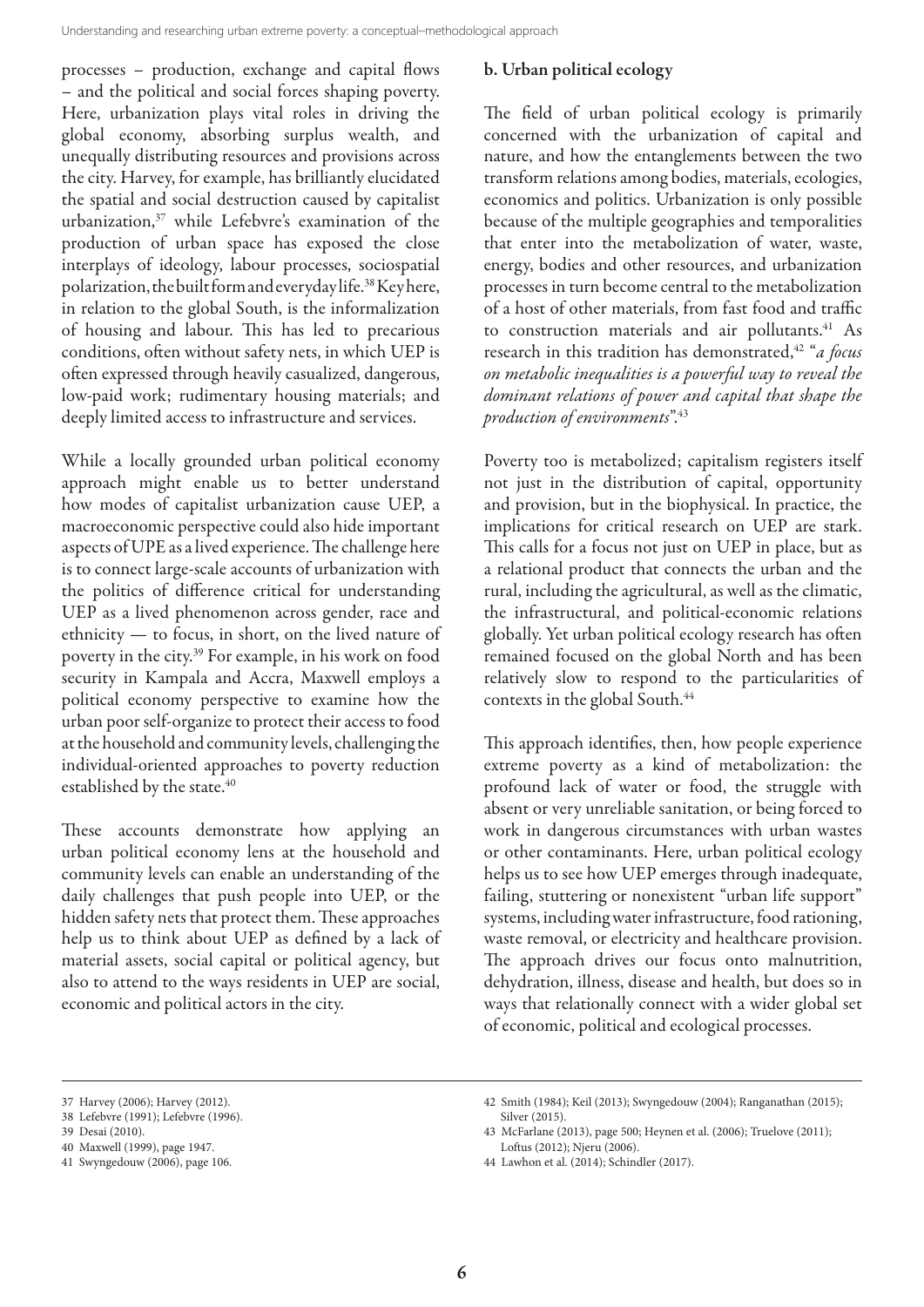This is an extraordinarily rich and invaluable tool, yet as Truelove has argued, this metabolic lens can sometimes lose sight of the powerful role of social vectors like gender, ethnicity and religion in UEP.<sup>45</sup> What this means is that a relational lens on metabolic poverty and inequality needs to also be self-critical in terms of how the subject might slip from view in those expansive relations.

#### c. Feminist urbanism

A feminist urban lens urges us to consider the impact of broad gender-related trends in urbanization – such as the "femininization of poverty"<sup>46</sup> - but also the ways that these processes influence and are influenced by micro-level politics, power and experience. Women and girls are disproportionately vulnerable to becoming locked into UEP.<sup>47</sup> There exists a large body of literature unpacking the gendered nature of productive and "invisibilized" reproductive labour, $\frac{48}{18}$  as well as the "gendering of spatial difference"<sup>49</sup> that implicitly underpins how the urban is conceptualized and organized, from the often gendered rural–urban dichotomy to the gendered nature of urban transport inequalities.50

Much of this scholarship brings feminist approaches into dialogue with other theoretical traditions to contribute to an understanding of urban inequalities and poverty. For example, Truelove has urged us to bring together urban political ecology and feminist theories to understand the micro-politics and everyday practices of urban poverty.51 She argues that everyday water practices are productive of particular urban subjectivities and inequalities. This argument puts identity and power at the centre of urban struggles and pushes us to put them at the centre of our conception of UEP.

An urban feminist lens is a powerful route to understanding the dimensions of UEP as shaped through individual and collective acts of domination and oppression. It positions the politics of difference and social injustice as central to conceptualizations of UEP. It draws attention, for example, to how UEP is produced and lived through patriarchy, or through the additional daily labour of both production and reproduction that so often falls on women and girls, and to the vulnerabilities of female bodies to abuse, harassment and violence. It also drives a focus on how those relations are being contested and transformed, for example through social movements, community groups, or in some cases, progressive urban or state policies.<sup>52</sup>

#### d. Postcolonial urbanism

Postcolonial thinking has had significant impacts on urban research. We might, for example, consider two broad influences: first, as part of a wider influence of postcolonial thought on urban and development research;53 and, second, as a more specific attempt on the part of urban researchers to work with particular postcolonial theorists or conceptualizations.<sup>54</sup> In relation to the first, the last couple of decades have witnessed growing efforts to focus on the politics of representation and the legacies of colonialism, and to connect development to genuinely participatory approaches.55 In relation to the second, urban researchers have sought through this perspective to rethink some of the basic tenets of urban life. For the purposes of our argument, the potential of this lens for researching UEP lies less with identifying UEP and more with how UEP is represented and understood, the importance of focusing on the specificities of local contexts and ways of knowing and experiencing UEP (rather than simply importing perspectives from Anglo-American traditions), and the potential of comparative learning within and between different cities.

Chattopadhyay,56 in her reconceptualization of infrastructure in India, argues that "subaltern practices" exist on the "edges of visibility", beyond representation and in excess of authority, but can become visible to the state and capital as they become agents of social change. Roy<sup>57</sup>, while sympathetic to research that locates the subaltern in the megacity "slum", looks to shift subaltern urbanism beyond forms of thinking that "*assign unique political agency to the mass of urban subalterns*". The subaltern, she argues, is not located in any predetermined territory, nor simply to be found in politically subversive practices. Instead, the subaltern here is a more generalized category that "*marks the* 

<sup>45</sup> Truelove (2011).

<sup>46</sup> Chant (2007).

<sup>47</sup> Chant and McIlwaine (2016).

<sup>48</sup> Tacoli (2012); Jarvis et al. (2009).

<sup>49</sup> Buckley and Strauss (2016). 50 Levy (2013).

<sup>51</sup> Truelove (2011).

<sup>52</sup> Moser (2010).

<sup>53</sup> Bunnell and Maringanti (2010); Robinson (2006); Sidaway et al. (2014); McEwan (2009).

<sup>54</sup> Chattopadhyay (2012); Gidwani (2008); Roy (2011).

<sup>55</sup> McEwan (2009); Jazeel and McFarlane (2010).

<sup>56</sup> Chattopadhyay (2012), pages 251–252.

<sup>57</sup> Roy (2011), page 235.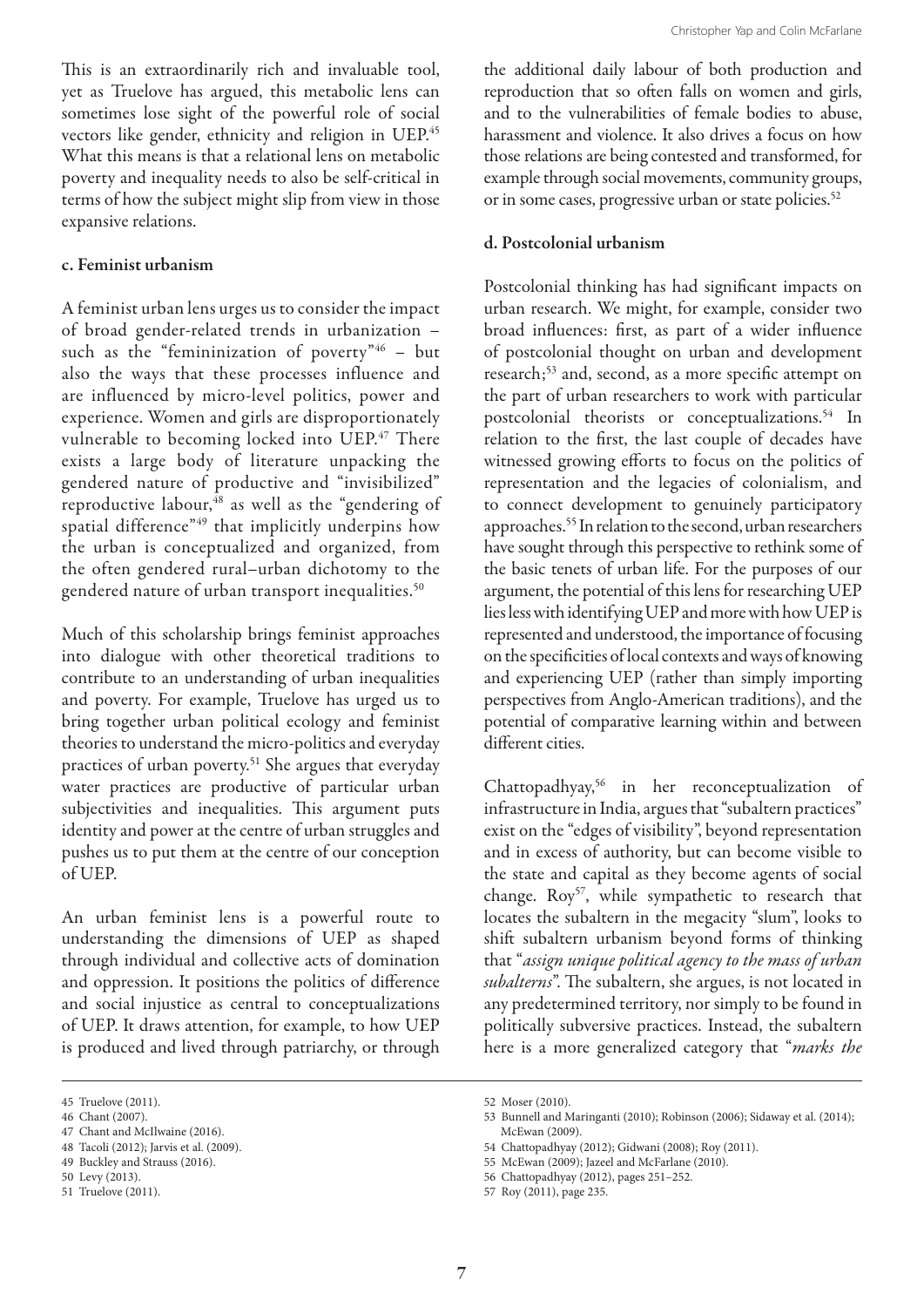### *limits of archival and ethnographic recognition*".58

In these and other accounts, there is first a concern with the importance of representation, including who does the representation as much as who/what is being represented, and, second, a concern with what those representations might mean for how we understand contemporary urbanism. This means taking a critical approach to assumptions about how those experiencing UEP are identified and represented. It means exploring whether the voices and concerns of those living with UEP shape and become present in research, and recognizing that the representation of UEP will always be partial and will always fail to account for the nuance and complexities of people's lives with and beyond UEP.

There is another strand of thinking around postcolonial urbanism that is important for researching UEP, and in particular for the account we advance here, and that has to do with comparison and context. There is now a pervasive recognition that approaches to poverty and development are too often based on models and ideas from the West, and that the histories, knowledges and voices of "ordinary cities" in the South have had marginal roles in shaping agendas.<sup>59</sup> As part of this, there is a conceptual, ethical and methodological focus on comparison. There is a growing literature on comparison that focuses on its potential to reveal urban context and heterogeneity, and to promote learning within and between cities.<sup>60</sup> This work stresses the importance of driving an understanding of UEP from particular places, but without collapsing into particularism.

As with the other approaches, a postcolonial approach is also situated and limited. While its strength is partly its insistence on self-reflection and analysis of how we come to understand and represent UEP, it has historically lacked a focus on more material concerns connected to poverty and inequality, $61$  as well as the role of ecologies that we find in urban political ecology accounts.<sup>62</sup> However, postcolonial critiques provide an indispensable provocation to think through difference and the nature of knowledge production; it gathers force in dialogue with other approaches to understanding the production, experience and responses to UEP across different contexts.

We do not propose that these different lenses "add up" to a holistic theory, but that there can be an important creative dialogue among them. Our central point throughout this article is that rather than adopt a particular approach, we take these dimensions and approaches to places and projects as part of the first "scoping" of UEP in context. In the next section, we examine how we might apply this two-step approach in relation to two cities we know and have worked in. It is beyond the scope of this article to systematically apply our framework in great depth. What we offer here, then, are inevitably just snapshots of the ways that this approach might be operationalized.

### V. Researching Urban Extreme Poverty In Practice

Given that our aim is to allow UEP to emerge in context, rather than in advance, it is important to state initially that the first step then is not to distinguish among poverty, UEP and non-poverty. However, as we say above, it would be wrong to begin by ignoring the data and research that already exist on a given city or site, which may provide different forms of insight into and definitions of UEP, poverty and non-poverty. The distinctions among poverty, UEP and non-poverty then emerge in practice through the data produced. This would involve two steps: first, using the dimensions and lenses, we would arrive at an understanding of the key drivers and experiences of poverty. The next step would be to distinguish among those living in poverty, those living in UEP, and those in non-poverty. Doing so demands – inspired by the feminist and postcolonial approaches in particular – dialogue with residents and analysis of their everyday lived experiences, so that these differences are identified through an element of co-production.

Let us consider, first, Mumbai, India. Most of "*Mumbai's poorest residents live in the northeast of the city, especially in M-East ward. While M-East is a large and varied urban area, it has been identified with the lowest scores for human development and the highest rates*  of infant mortality",<sup>63</sup> and the situation is worsening:

<sup>58</sup> Roy (2011), page 231.

<sup>59</sup> Robinson (2006); Sheppard et al. (2015); Simone (2014).

<sup>60</sup> Robinson (2011); Robinson (2016); McFarlane et al. (2017).

<sup>61</sup> Chattopadhyay (2012).

<sup>62</sup> Ranganathan (2015); Lawhon et al. (2014).

<sup>63</sup> McFarlane (2018), page 1013.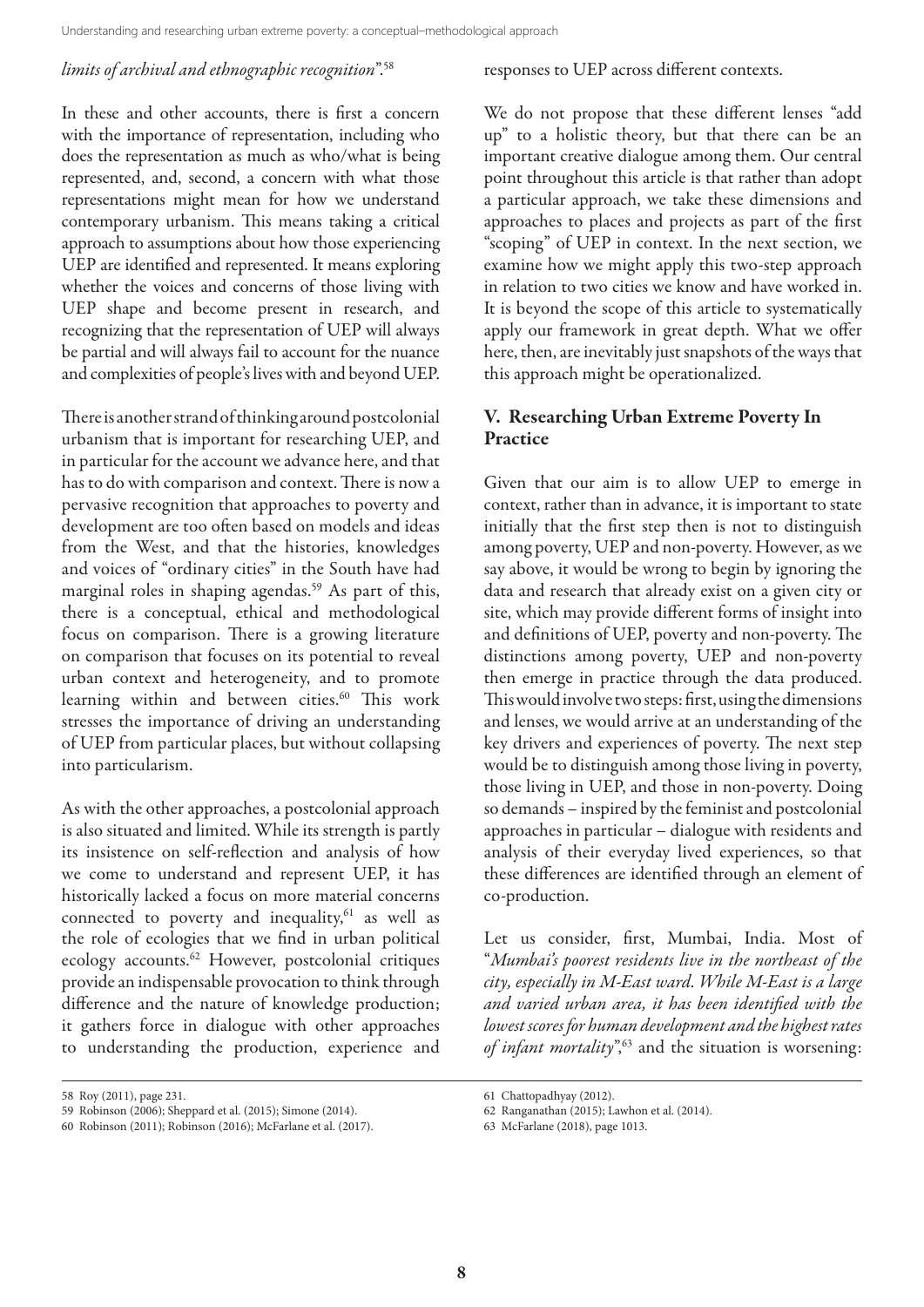"*if anything has changed, it is the deterioration in the health and sanitation conditions and the increasing social trauma of visible inequity*".64 Rafinagar, a "nonnotified" neighbourhood – lacking legal recognition – in M-East, contains some of the poorest residents in the city. The neighbourhood juts up against the city's largest garbage ground, Deonar, where most residents make a living.

Using our approach, understanding UEP here involves the following: first, a particular area of the city is selected where there is a high concentration of poverty. In this case, existing data – such as the Human Development Report – help shape the choice, but in some cases, data will be lacking and informed decisions about where to start can only be made through discussion with local actors (residents, NGOs, community groups, researchers, etc.). The next step is to apply the five dimensions.

In relation to the *material*, fragmented infrastructure – especially metabolic infrastructure like sanitation and water – emerges as important. In Rafinagar, residents often build infrastructure, such as hanging latrines, on their own or through loose coalitions with city officials, politicians or NGOs. The infrastructure and services that do exist in this dense neighbourhood are fragmented and hugely inadequate for daily needs. The *economic* dimension draws attention to the oftenvolatile income of local residents. For example, family budgets for food, water and school books might be adjusted from one day to the next as income streams vary for a father who, as an auto-rickshaw driver for instance, is subject to sometimes wildly variable daily earnings.

The *political* would also quickly emerge as vital, because Rafinagar is a predominantly Muslim neighbourhood and is politically marginalized in terms of access to basic provisions and rights as a result. It is also deemed "illegal" by the municipality. The spatial would reveal the archipelago of provision across the neighbourhood, and the political and material connections through which some have greater access to, for instance, water and sanitation, than others. Moreover, some people are forced to use whatever available space they can. When they use toilets or open spaces, including near railway tracks and under bridges and riverbanks, women and girls especially are often at great risk, and routinely suffer harassment and abuse.<sup>65</sup> And the *emotional–subjective* would point to the impact on wellbeing. This includes, for instance, responses to the daily struggle to stay hydrated, get by and make a living. A mother may decide she needs to wake her infant daughter in the middle of the night to stop her wetting the bed because, for reasons of cost or water pressure, there may be insufficient water for the next day to both wash the bedlinen and keep the family hydrated. By examining how UEP emerges across these dimensions, this first step draws attention to the multiple, causal and compounding factors that drive and sustain it. While sanitation and water are particular urgent material dimensions of UEP in the area, UEP manifests through multiple interrelated processes across the five dimensions.

The next step would then be to examine these issues through the four lenses discussed above. The *political economy* lens would reveal the forms of state investment and disinvestment in Rafinanagar as compared to other areas of the city, and the networks among residents, the private sector and the state that govern the fragmented provision of such essential services as water and sanitation infrastructure. The *political ecology* focus would reveal the intimate relations among bodies, wastes, water and food as central to the production of UEP. The *feminist* lens would reveal the power of male voices and practices, and the impact of UEP on women and girls, especially in relation to the labour of collecting water, cleaning, cooking and maintenance, and to the suffering associated with harassment and violence in efforts to access toilets. It would also draw attention to the perspectives, knowledge and concerns of women and girls in the formulation of their responses to UEP. Finally, the *postcolonial* lens would focus attention on both the voices of those struggling with UEP, including their differences and concerns, and the ways in which different groups are represented through labels like "UEP" itself, as well as identifiers of religion, caste, gender or class.

Each of these lenses draws attention to some aspects

<sup>64</sup> Municipal Corporation of Greater Mumbai (2009), page 57. 65 McFarlane et al. (2014).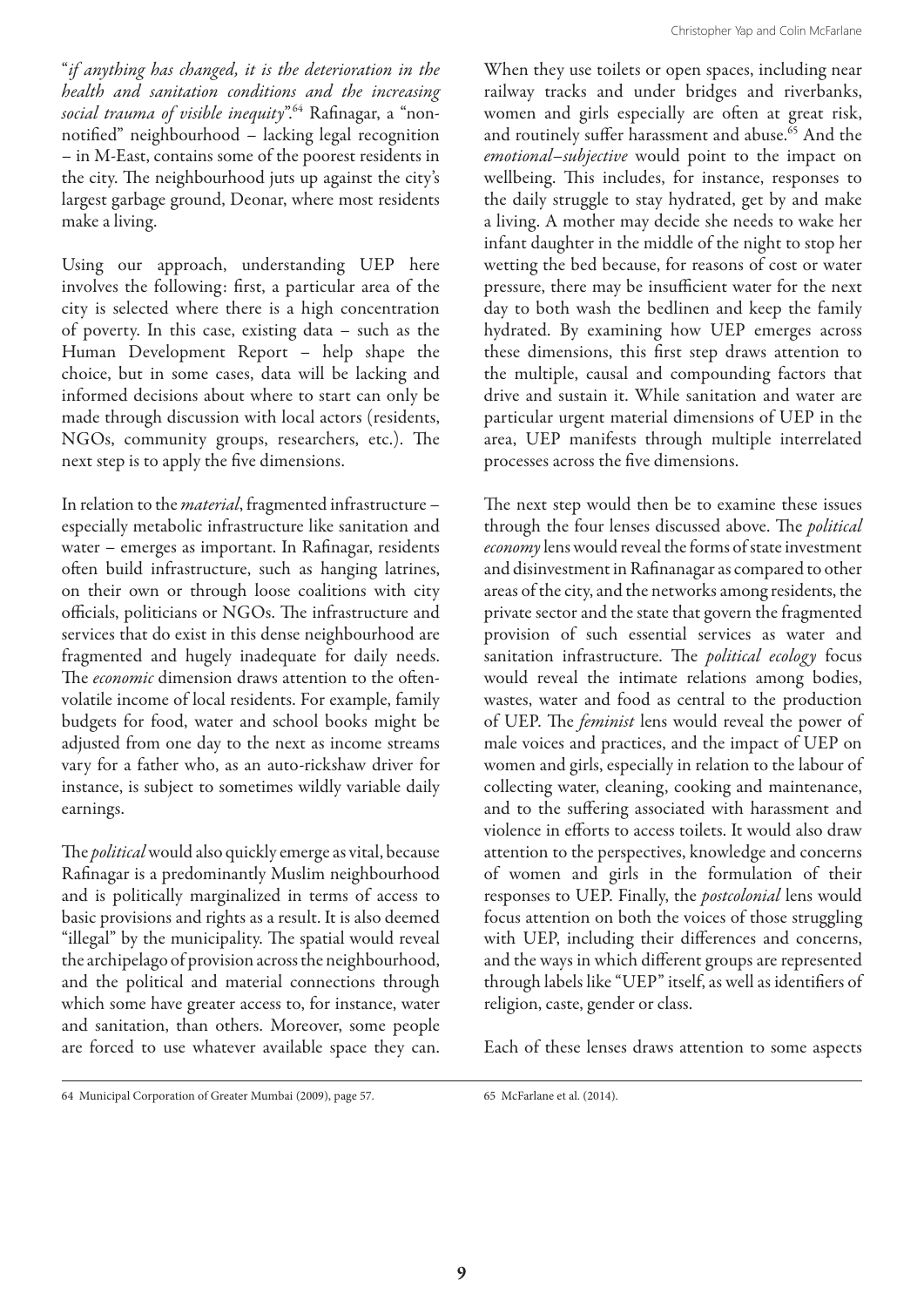of UEP while marginalizing others. In the case of Rafinagar, the political ecology lens, for example, is useful for exploring the metabolic relationships among bodies, waste and the city, but less useful for helping us to unpack the ways that these relationships impact differently on different groups in the neighbourhood, or individuals within the household. However, by working among these lenses, a raft of compounding processes are revealed that create and sustain UEP, including: the role of the municipal government in the spatial concentration of vulnerability in Rafinagar; how those experiencing UEP are excluded from decisions regarding provision and management of water; and how gendered, unwaged labour can exacerbate the subjective experience of UEP.

Our approach reveals a form of urban poverty that is particularly connected to sanitation and waste infrastructures, as well as investment differentials across the city and the political stigmatization of the area. Muslim women and girls are particularly vulnerable to falling into UEP in this context. The next step would be to distinguish among those living in poverty, those living in UEP, and those in non-poverty. Doing this is best pursued in discussion with residents and through investigation of their everyday lived experiences – and here the feminist and postcolonial traditions have been historically important.

Our second example is Lima, Peru. Peru employs definitions of poverty and extreme poverty that are based on the minimum amount of money needed to cover basic household goods and services. The 2017 level for extreme poverty was calculated at 221 nuevo soles (approximately US\$ 67) per capita per month, a figure that placed 0.7 per cent of Lima's population in the category of extreme poverty.66 However, the reality is more complex. The Ministry of Economy and Finance's "Unsatisfied Basic Needs" method finds that 8.2 per cent of Lima's residents were unable to meet at least one of five basic needs, as defined by the state of housing, overcrowding, access to sewerage, economic dependence, and whether children attended school.<sup>67</sup> Moreover, in 2011, it was estimated that informal settlements covered 70 per cent of the surface area of Metropolitan Lima,<sup>68</sup> with highly variable provision of basic services.

José Carlos Mariátegui (JCM) is a settlement in San Juan de Lurigancho, the poorest district in Metropolitan Lima, located in the periphery. The settlement has expanded through successive expansions onto unoccupied land – what have been termed "land invasions" – which began in the 1990s. Drawing then on our first step, the *material* draws attention to the often makeshift infrastructure and self-built housing made from improvised materials, as well as the everyday risks such as landslides and rockfalls that characterize life in the settlement. The *economic* points towards the precarious employment situation of many of the residents, the economic consequences of community efforts to mitigate everyday risk,<sup>69</sup> and the vulnerability to market exploitation of those with the lowest access to water. For example, residents without access to water in their homes pay up to 10 times as much per litre to purchase water from delivery trucks.70

The *political* dimension encourages us to consider issues of political voice and the distribution of resources. Despite being home to around 10 per cent of the urban population, San Juan de Lurigancho received only 3.8 per cent of the total risk-mitigation investment made across the whole of Metropolitan Lima from 2011 to 2015.71 The *spatial* draws attention to the distribution and reproduction of risk as the settlement expands onto the steep and seemingly uninhabitable slopes on the edge of the city; everyday risk both shapes and is shaped by the spatial expansion of the settlement. And the emotional–subjective encourages us to engage with issues of identity among those living in extreme poverty, as well as the anxiety of living with persistent precarity, the indignity of political marginalization, the uncertainty surrounding unpredictable water access, and the psychological impacts of threats of violence and eviction from land traffickers.

The next step is to draw on our epistemic lenses. *Political economy* perspectives draw attention to the ways that ongoing issues of governance and power relations between groups of urban actors have resulted in the concentration of risk and poverty in particular areas of the city and for particular groups, as well as the ways that residents needed to organize into *agrupaciones familiares* in order to become visible to city authorities

<sup>66</sup> INEI (2018).

<sup>67</sup> INEI (2018)

<sup>68</sup> Matos (2011).

<sup>69</sup> Allen et al. (2017).

<sup>70</sup> Oxfam (2015).

<sup>71</sup> Allen et al. (2017), page 487.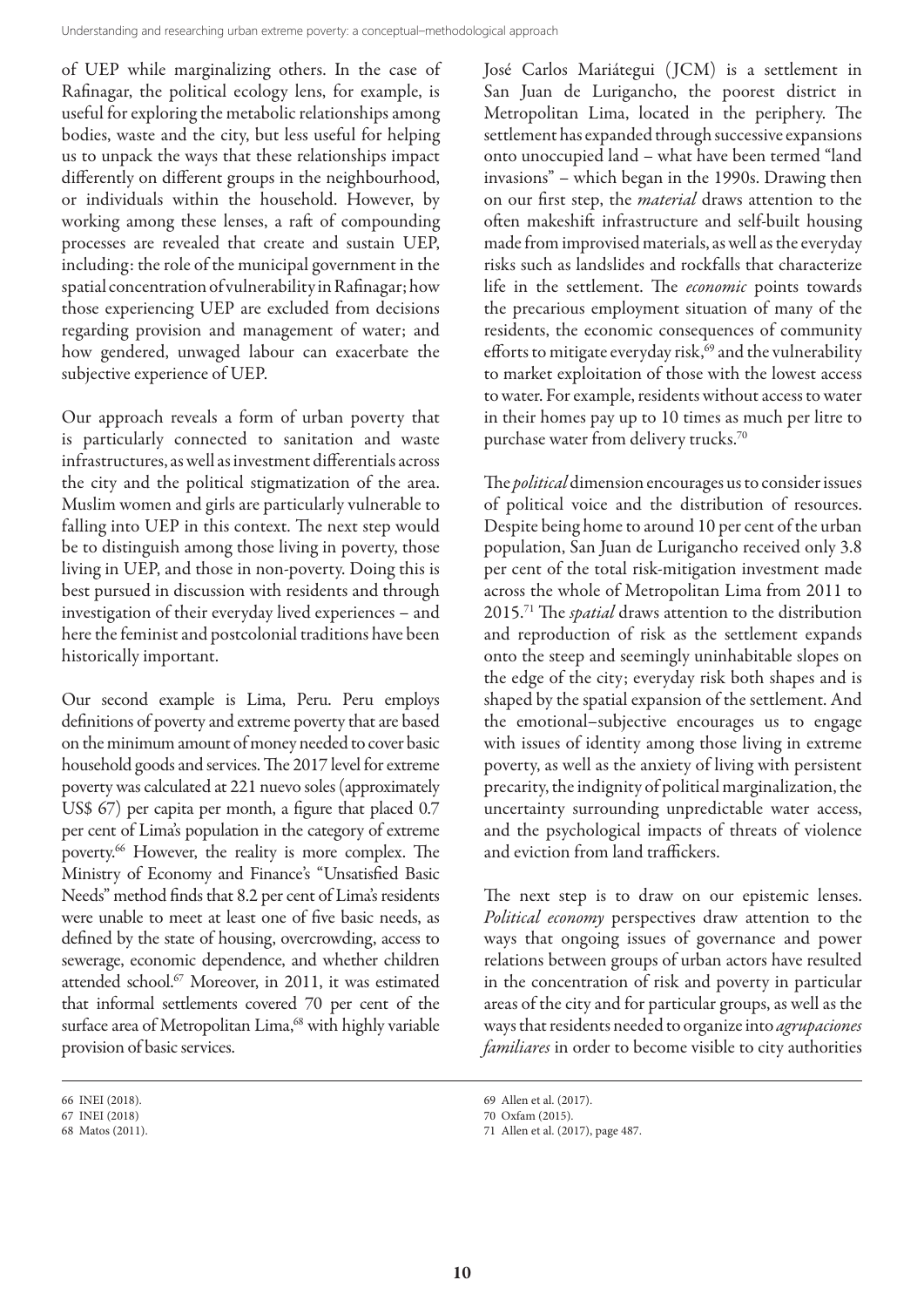and negotiate access to basic services.<sup>72</sup>( $)$  Moreover, this lens points to disparities in city budgets across Lima's 50 districts, further exacerbating intra-urban inequalities.

*Political ecology* perspectives draw attention to the ways that climatic and geographical conditions contribute to the formation of risk traps that disproportionately impact the urban poor. Examples include water poverty as well as periodic flooding – conditions that are exacerbated by poor land-use planning and infrastructure development. The informal expansion of the city onto the lomas costeras – coastal slopes that trap humidity – affects the territory's capacity to mitigate climate variability and recharge its aquifers. The metabolic relationship between water and poverty in the city of Lima is also influenced by issues including economies (and metabolisms) of waste, which represent areas for further study. A *feminist* perspective demands that we investigate whether and how gendered preconceptions of productive and reproductive labour influence manifestations of extreme poverty, where and for whom, while a postcolonial lens draws attention to the role of spatial divisions that are a legacy of Lima's colonial-era practices in producing today's conditions, as well as to how marginalized groups participate in, or are excluded from, the UEP research and policy discourse in the city.

While extreme poverty in Lima can be understood in terms of unsatisfied basic needs, as proposed by the Ministry of Economy and Finance, our approach reveals that UEP could also be conceptualized in terms of vulnerability to the cumulative effects of the dynamics of informal urban expansion, differential state investment, and exploitation by markets. Again, distinguishing among poverty, UEP and non-poverty would demand, however, dialogue with residents living at the intersection of informal expansion, state disinvestment and market exploitation.

While the ways that UEP manifests in JCM and Rafinagar differ in terms of the daily challenges facing residents, the lenses reveal some common relationships between UEP and broader urban dynamics. Both neighbourhoods receive comparatively little investment from the municipal government and both have only partial legal recognition. In both, city-level governance of water and sanitation severely impacts the most vulnerable at the neighbourhood and household levels, and so plays a particularly important role in the nature of UEP. The postcolonial lens draws attention to the political barriers that limit the inclusion of diverse and particularly marginalized voices in urban policy decisions. Both cases also reflect specific historical processes, colonial legacies and contemporary urban dynamics, and UEP cannot be understood in either city without engaging with these trajectories.

It is beyond the scope of this article to offer a more systematic comparison of these case studies, but these examples demonstrate the potential of our approach for comparative inquiry. Recognizing that we can only go so far in initiating comparison without dialogue and engagement with local partners, including groups living in poverty, our epistemic lenses offer some useful entry points. We might begin by formulating questions about, for example, how metabolisms of waste, colonial-era spatial practices, or gendered divisions of labour contribute to the incidence of extreme poverty in JCM and Rafinagar today. The development and operationalization of this form of comparative inquiry is the subject of ongoing research.

# VI. Conclusions

Our focus has been on how we might conceptualize and research UEP without a predetermined definition of this term. This does not mean that the parameters are entirely open. We have tried to draw, albeit inevitably selectively, on the rich history of research on poverty and cities; not to do so would be to deny what we already know. We have set out an approach to UEP that advocates a patient, reflexive dialogue among dimensions of poverty, epistemic lenses and context.

We have argued that the distinctions between urban poverty and UEP are contingent, shifting and determined by context. In this sense, UEP is not only an extension of urban poverty, nor is it an entirely distinct ontological category. Rather it is, itself, a lens through which we might better understand how the most intractable urban challenges impact on the most vulnerable urban populations.

<sup>72</sup> Allen and Hofmann (2017).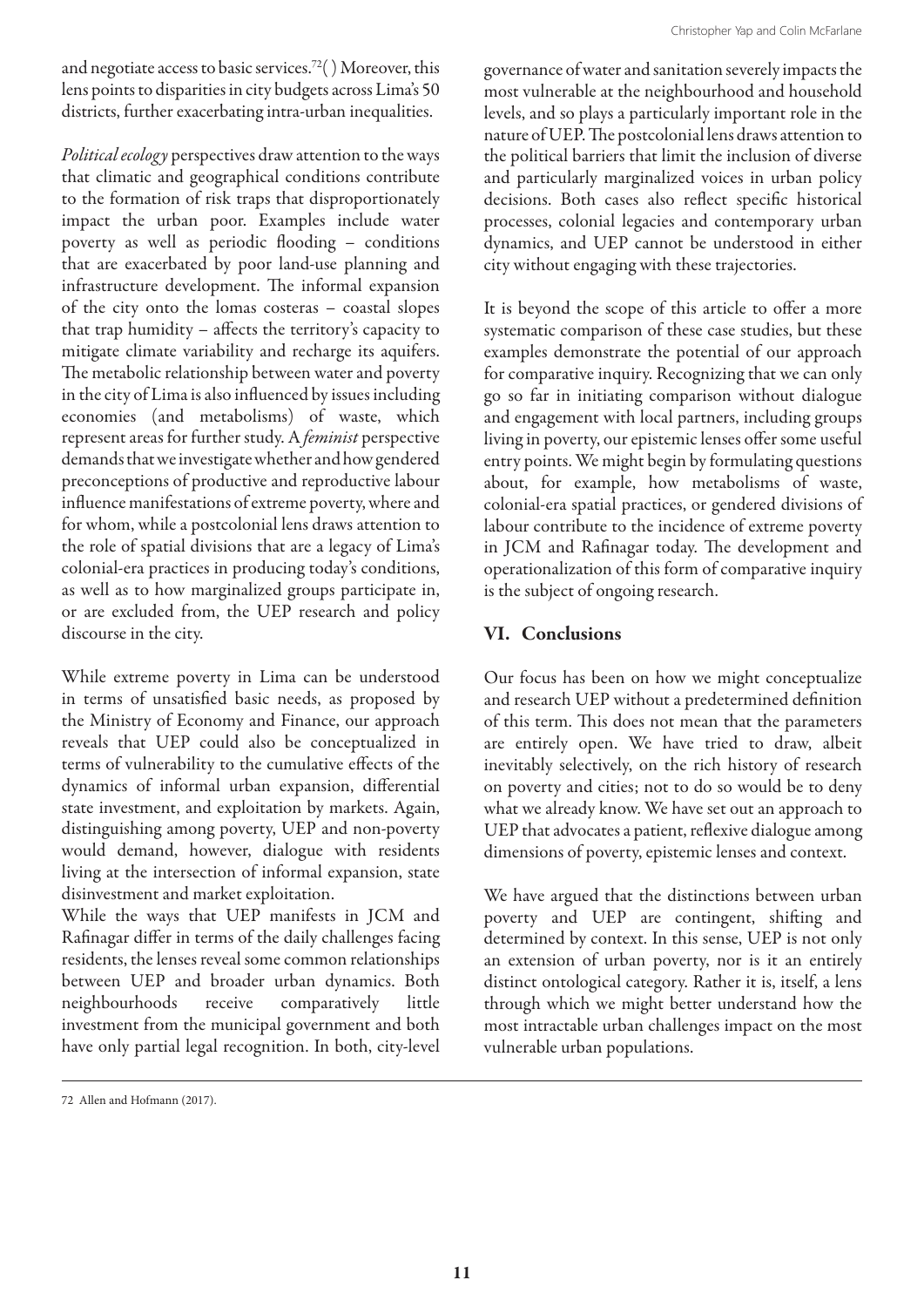Our hope is that the approach explored here promotes a pluralism that, first, allows sight of different kinds of UEP; second, is driven by context; and third, enables learning across different dimensions and approaches. We hope this approach will be of value to researchers, policy professionals or practitioners as a resource for planning, in particular, the early stages of research on UEP.

We accept that this approach is time-consuming and not always feasible in tight, time-limited research projects, which are often already predefined in terms of their concerns and timelines. However, the advantage of this expansive scoping approach is a more robust conception of how UEP might surface, as well as a healthy modesty about the limits of any particular approach. Understanding UEP begins, as we see it, from a provisional understanding of what any particular dimension and epistemology can reveal and its limitations. This does not mean that our focus on dimensions and epistemic lenses leads to an accurate picture, as if there were a positivist and holistic view of the urban that could be obtained. Instead, we hope that this approach can give an appreciation of what different ways of seeing can reveal or hide about UEP, while building on different traditions of the rich inheritance of critical urban work on poverty.

Finally, as we began to show in relation to Mumbai and Lima, in identifying how UEP surfaces differently within and between cities, there is a compelling comparative element to this approach that we have alluded to but not fully drawn out here. Comparison – between dimensions or lenses of poverty, or within and between cities – emerges as a potentially fruitful methodological tool to explore the similarities and differences of UEP within and between cities. Comparison enables, on the one hand, a specifying of particular issues and contexts, and, on the other hand, a more general discussion of UEP across space. This allows a fidelity to context and to resonances that build into a larger discussion and agenda on UEP, including through dialogue with relevant actors (in policy, practice, activism, etc.) at the level of the city, regional, national or global scale in order to formulate interventions. Moving through these steps in turn – dimensions, epistemic lenses, comparison, dialogue – could potentially provide a guide or infrastructure for understanding and responding to the spatial and temporal contextuality of UEP and its more general forms.

# Acknowledgements

We wish to thank the Knowledge in Action for Urban Equality (KNOW) project team, with whom we have shared and discussed the ideas presented in this article. We are especially grateful to Vanesa Castán Broto and Allan Lavell for their helpful comments on early drafts. We are also very grateful to the anonymous reviewers for their constructive comments, and to the *Environment and Urbanization* editors for their careful reading and support throughout the process.

# Funding

This article is part of the research project KNOW, funded by the UK's Economic and Social Research Council (ESRC) under the Global Challenges Research Fund (GCRF). Project number: ES/P011225/1.

# Biographies

Christopher Yap is a Research Fellow at The Bartlett Development Planning Unit, University College London (UCL), working on the research project Knowledge in Action for Urban Equality (KNOW), funded by the Global Challenges Research Fund (GCRF). His research explores issues relating to community self-organization, urban food systems and urban development planning in cities in the global North and South. Christopher holds a PhD in human and social geography from the Centre for Agroecology, Water and Resilience, Coventry University.

Address: University College London - Bartlett Development Planning Unit, 34 Tavistock Square, London WC1E 6BT, UK;

# Email: *c.yap@ucl.ac.uk*

Colin McFarlane is an urban geographer based in the Geography Department at Durham University. Colin's work focuses on the experiences and politics of the city, exploring how cities are known, lived and politicized. This includes research on urban densities, infrastructures and learning across different cities, focusing in particular on the economic margins of the city.

Email: *colin.mcfarlane@durham.ac.uk*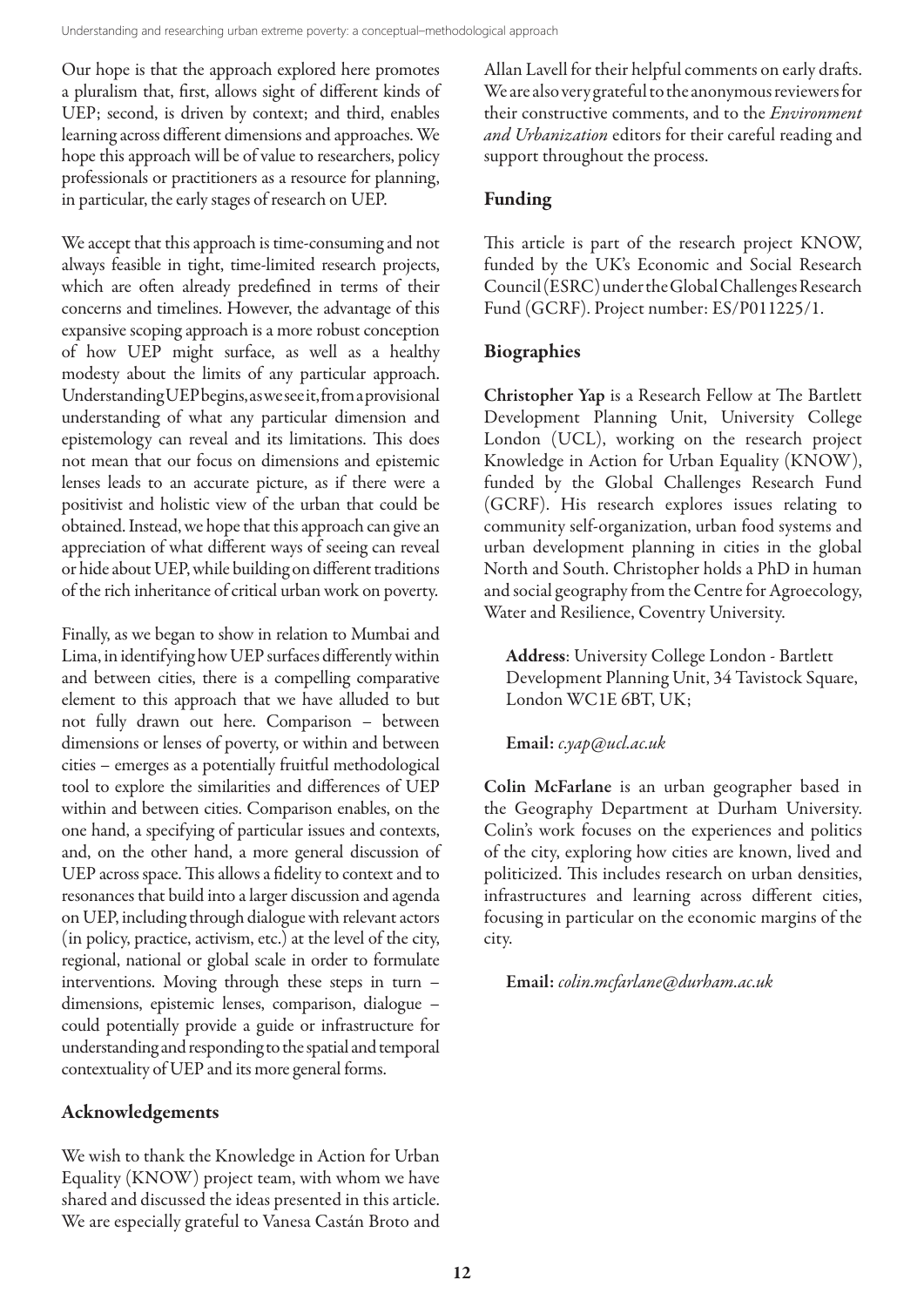### References

- Allen, A and P Hofmann (2017), "Relational trajectories of urban water poverty in Lima and Dar es Salaam", in A Lacey (editor), *Women, Urbanisation and Sustainability: Practices of Survival, Adaptation and Resistance*, Palgrave Macmillan, London, pages 93–117.
- Allen, A, L Zilbert Soto and J Weseley (2017), "From state agencies to ordinary citizens: reframing risk-mitigation investments and their impact to disrupt urban risk traps in Lima, Peru" *Environment and Urbanization* Vol 29, No 2, pages 477–502.
- Amin, A (2013), "The urban condition: a challenge to social science", *Public Culture* Vol 25, No 2, pages 201–208.
- Amis, P (1995), "Making sense of urban poverty", *Environment and Urbanization* Vol 7, No 1, pages 145–158.
- Bartlett, S (2018), *Children and the Geography of Violence: Why Space and Place Matter*, Routledge, Abingdon.
- Buckley, M and K Strauss (2016), "With, against and beyond Lefebvre: planetary urbanization and epistemic plurality", *Environment and Planning D: Society and Space* Vol 34, No 4, pages 617–636.
- Bunnell, T and A Maringanti (2010), "Practising urban regional research beyond metrocentricity", *International Journal of Urban and Regional Research* Vol 34, pages 415–420.
- Carter, M R and C B Barrett (2006), "The economics of poverty traps and persistent poverty: an asset-based approach", *Journal of Development Studies* Vol 42, No 2, pages 178–199.
- Chant, S (2007), *Gender, Generation and Poverty: Exploring the "Feminisation of Poverty" in Africa, Asia and Latin America*, Edward Elgar Publishing, Cheltenham.
- Chant, S and C McIlwaine (2016), *Cities, Slums and Gender in the Global South: Towards a Feminised Urban Future*, Routledge, London.
- Chattopadhyay, S (2012), *Unlearning the City: Infrastructure in a New Optical Field*, University of Minnesota Press, Minneapolis.
- CPRC (2008), *The Chronic Poverty Report 2008-09: Escaping Poverty Traps*, Chronic Poverty Research Centre, Manchester.
- Cruz, M, J Foster, B Quillin and P Schellekens (2015), "Ending extreme poverty and sharing prosperity: progress and policies", Policy Research Note 101740, World Bank Group, Washington DC.
- DESA (2018), *World Urbanization Prospects 2018,* United Nations Department of Economic and Social Affairs, accessed 6 September 2018 at https://esa.un.org/unpd/wup.
- Desai, R (2010), "The political economy of urban poverty in developing countries", Wolfensohn Center for Development Working Paper No 20.
- Douglass, M (1992), "The political economy of urban poverty and environmental management in Asia: access, empowerment and community based alternatives", *Environment and Urbanization* Vol 4, No 2, pages 9–32.
- Foster, J, J Greer and E Thorbecke (1984), "A class of decomposable poverty measures", *Econometrica* Vol 52, No 3, pages 761–766.
- Gidwani, V (2008), "Capitalism's anxious whole: fear, capture and escape in the Grundrisse", *Antipode* Vol 40, No 5, pages 857–878.
- Godinot, X (2010), "Extreme poverty and world governance", Proposal Paper Series, ATD-Fouth World.
- Grant, U (2008), "Opportunity and exploitation in urban labour markets", Briefing Paper 44, Overseas Development Institute, London.
- Gutberlet, J (2008), *Recovering Resources Recycling Citizenship: Urban Poverty Reduction in Latin America*, Ashgate Publishing, Aldershot.
- Haddad, L, M T Ruel and J L Garrett (1999), "Are urban poverty and undernutrition growing? Some newly assembled evidence", *World Development* Vol 27, No 11, pages 1891–1904.
- Hajnal, Z L (1995), "The nature of concentrated urban poverty in Canada and the United States", *Canadian Journal of Sociology* Vol 20, No 4, pages 497–528.
- Harriss-White, B (2005), "Destitution and the poverty of its politics — with special reference to South Asia", *World Development* Vol 33, No 6, pages 881–891.
- Harvey, D (2006), *Spaces of Global Capitalism: Towards a Theory of Uneven Geographical Development*, Verso, London.
- Harvey, D (2012), *Rebel Cities: From the Right to the City to the Urban Revolution*, Verso, London.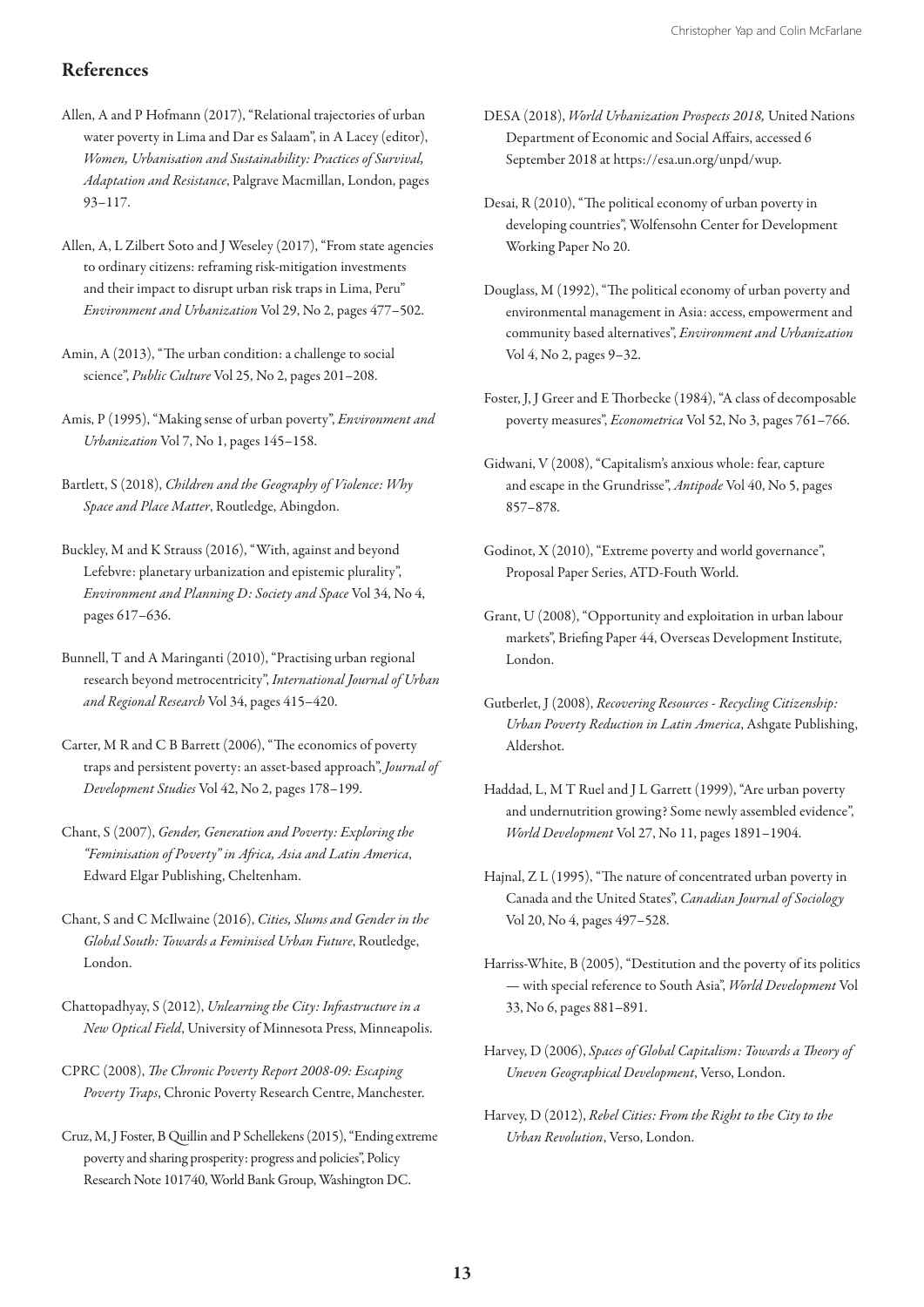Hulme, D and A Shepherd (2003), "Conceptualizing chronic poverty", *World Development* Vol 31, No 3, pages 403–423.

Hulme, D, A Shepherd and P Spray (2005), *The Chronic Poverty Report 2004-05*, Chronic Poverty Research Centre, Glasgow.

INEI (2018), *Evolución de la Pobreza Monetaria 2007-2017: Informe Técnico*, Instituto Nacional de Estadísticas e Informática, Lima.

Jarvis, H, J Cloke and P Kantor (2009), *Cities and Gender: Critical Introductions to Urbanism and the City*, Routledge, London.

- Jazeel, T and C McFarlane (2010), "The limits of responsibility: a postcolonial politics of academic knowledge production", *Transactions of the Institute of British Geographers* Vol 35, No 1, pages 109–124.
- Keil, R (2013), "Urban political ecology", *Urban Geography* Vol 24, No 8, pages 723–738.
- Lawhon, M, H Ernstson and J Silver (2014), "Provincializing urban political ecology: towards a situated UPE through African urbanism", *Antipode* Vol 46, No 2, pages 497–516.
- Lawson, V and S Elwood (2014), "Ecountering poverty: space, class and poverty politics", *Antipode* Vol 46, No 1, pages 209–228.
- Lefebvre, H (1991), *The Production of Space*, Blackwell, Oxford.
- Lefebvre, H (1996), *Writings on Cities*, Blackwell, Cambridge, USA.
- Lemanski, C and C Marx (2015), "Introduction", in C Lemanski and C Marx (editors), *The City in Urban Poverty*, Palgrave Macmillan, London, pages 1–15.
- Levy, C (2013), "Travel choice reframed: 'deep distribution' and gender in urban transport", *Environment and Urbanization* Vol 25, No 1, pages 47–63.
- Levy, C, C Marx and D Satterthwaite (2015), "Urbanisation and urban poverty reduction in low- and middle-income countries", in J Waage and C Yap (editors), *Thinking Beyond Sectors for Sustainable Development*, Ubiquity Press, London, pages 19–28.
- Lipton, M (1988), "The poor and the poorest: some interim findings", World Bank discussion paper, Washington, DC.
- Loftus, A (2012), *Everyday Environmentalism: Creating an Urban Political Ecology*, University of Minnesota Press, Minneapolis.
- Marx, C and E Kelling (2019), "Knowing urban informalities", *Urban Studies* Vol 56, No 3, pages 494–509.

Matos, J (2011), P*erú, Estado Desbordado y Sociedad Nacional Emergente*, Universidad Ricardo Palma, Lima.

- Maxwell, D G (1999), "The political economy of urban food security in Sub-Saharan Africa", *World Development* Vol 27, No 11, pages 1939–1953.
- McEwan, C (2009), *Postcolonialism and Development*, Routledge, London.
- McFarlane, C (2013), "Metabolic inequalities in Mumbai: beyond telescopic urbanism", *City* Vol 17, No.4, pages 498–503.
- McFarlane, C (2018), "Fragment urbanism: politics at the margins of the city", *Environment and Planning D: Society and Space* Vol 36, No 6, pages 1007–1025.
- McFarlane, C, R Desai and S Graham (2014), "Informal urban sanitation: everyday life, poverty, and comparison", *Annals of the American Association of Geographers* Vol 104, No 5, pages 989–1011.
- McFarlane, C and J Silver (2017), "Navigating the city: dialectics of everyday urbanism", *Transactions of the Institute of British Geographers* Vol 42, pages 458–471.
- McFarlane, C, J Silver and Y Truelove (2017), "Cities within cities: intra-urban comparison of infrastructure in Mumbai, Delhi and Cape Town", *Urban Geography* Vol 38, No 9, pages 1393–1417.
- Mitlin, D and D Satterthwaite (2013), *Urban Poverty in the Global South: Scale and Nature*, Routledge, Abingdon.
- Mitlin, D and D Satterthwaite (2014), *Reducing Urban Poverty in the Global South*, Routledge, Abingdon.
- Montgomery, M R and P C Hewett (2005), "Urban poverty and health in developing countries: household and neighborhood effects", *Demography* Vol 42, No 3, pages 397–425.
- Moser, C O N (2010), *Ordinary Families, Extraordinary Lives: Assets and Poverty Reduction in Guayaquil*, *1978-2004*, Brookings Institution Press, Washington, DC.
- Municipal Corporation of Greater Mumbai (2009), *Mumbai Human Development Report 2009*, Oxford University Press, New Delhi.
- Murali, M et al. (2018), "10 things to know about the impacts of urbanization", Overseas Development Institute, London.
- Njeru, J (2006), "The urban political ecology of plastic bag waste problem in Nairobi, Kenya," *Geoforum* Vol 37, No 6, pages 1046–1058.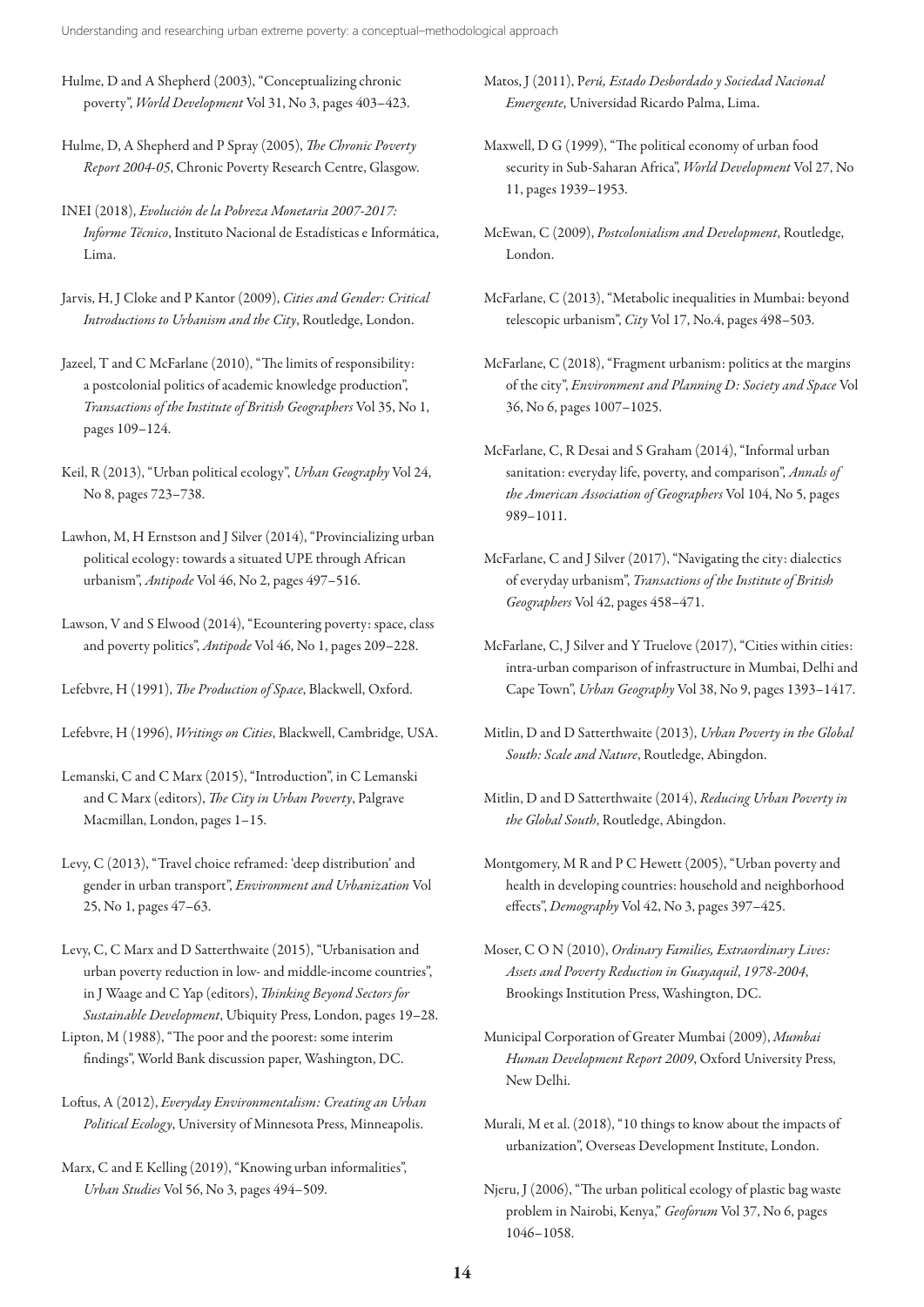Oxfam (2015), *Inequality in Peru: Reality and Risks*, Lima.

Parnell, S (2015), "Poverty and 'the city'", in C Lemanski and C Marx (editors), *The City in Urban Poverty*, pages 16–38.

Peake, L (2016), "The twenty-first century quest for feminism and the global urban", I*nternational Journal of Urban and Regional Research* Vol 40, No 1, pages 219–227.

Perlman, J (2010), *Favela: Four Decades of Living on the Edge in Rio de Janeiro*, Oxford University Press, Abingdon.

Piel, G (1997), "The urbanization of poverty worldwide", *Challenge* Vol 40, pages 58–68.

Ranganathan, M (2015), "Storm drains as assemblages: the political ecology of flood risk in post-colonial Bangalore", *Antipode* Vol 47, No 5, pages 1300–1320.

Ravallion, M and B Bidani (1994), "How robust is a poverty profile?", *World Bank Economic Review* Vol 8, pages 75–102.

Robinson, J (2006), *Ordinary Cities: Between Modernity and Development*, Routledge, London.

Robinson, J (2011), "Cities in a world of cities: the comparative gesture", *International Journal of Urban and Regional Research* Vol 35, pages 1–23.

Robinson, J (2016), "Comparative urbanism: new geographies and cultures of theorizing the urban", I*nternational Journal of Urban and Regional Research* Vol 40, No 1, pages 187–199.

Roy, A (2011), "Slumdog cities: rethinking subaltern urbanism", *International Journal of Urban and Regional Research* Vol 35, pages 223–238.

Satterthwaite, D (2001), "Reducing urban poverty: constraints on the effectiveness of aid agencies and development banks and some suggestions for change", *Environment and Urbanization* Vol 13, No 1, pages 137–157.

Schindler, S (2017), "Towards a paradigm of Southern urbanism" *City* Vol 21, No 1, pages 47–64.

Shepherd, A (2011), *Tackling Chronic Poverty: The Policy Implications of Research on Chronic Poverty and Poverty Dynamics*, Chronic Poverty Research Centre, Glasgow.

Sheppard, E, V Gidwani, M Goldman et al. (2015), "Introduction: urban revolutions in the age of global urbanism", *Urban Studies* Vol 52, No 11, pages 1947–1961.

Sidaway, J, C Y Woon and J Jacobs (2014), "Planetary postcolonialism", S*ingapore Journal of Tropical Geography* Vol 35, No 1, pages 4–21.

Silver, J (2015), "Disrupted infrastructures: an urban political ecology of interrupted electricity in Accra", *International Journal of Urban and Regional Research* Vol 39, No 5, pages 984–1003.

Simone, A (2014), *Jakarta, Drawing the City Near*, University of Minnesota Press, Minneapolis.

Smith, N (1984), *Uneven Development: Nature, Capital and the Production of Space*, Basil Blackwell, Oxford.

Spicker, P, S Alvarez Leguizamon and D Gordon (1999), *The International Glossary on Poverty*, Zed Books, London.

Swyngedouw, E (2004), "Globalisation or 'glocalisation'? Networks, territories and rescaling," *Cambridge Review of International Affairs* Vol 17, No 1, pages 25–48.

Swyngedouw, E (2006), "Circulations and metabolisms: (hybrid) natures and (cyborg) cities", *Science as Culture* Vol 15, No 2, pages 105–121.

Tacoli, C (2012), "Urbanization, gender and urban poverty: paid work and unpaid carework in the city", Urbanization and Emerging Population Issues Working Paper 7, International Institute for Environment and Development and United Nations Population Fund, London.

Truelove, Y (2011), "(Re-)conceptualizing water inequality in Delhi, India through a feminist political ecology framework", *Geoforum* Vol 42, No 2, pages 143–152.

UNDP (1997), *Human Development Report 1997, United Nations Development Programme*, Oxford University Press, Oxford.

Van Doorslaer, E et al. (2006), "Effect of payments for health care on poverty estimates in 11 countries in Asia: an analysis of household survey data", *Lancet* Vol 368, pages 1357–1364.

Vollmer, F and S Alkire (2018), "Towards a global assets indicator: re-assessing the assets indicator in the Global Multidimensional Poverty Index", Research in Progress Series, 53a, Oxford Poverty & Human Development Initiative, Oxford Department of International Development, Oxford.

Wratten, E (1995), "Conceptualizing urban poverty", *Environment and Urbanization* Vol 7, No 1, pages 11–38.

Yaqub, S (2002), *Chronic Poverty: Scrutinizing Estimates, Patterns, Correlates, and Explanations*, Chronic Poverty Research Centre, Glasgow.